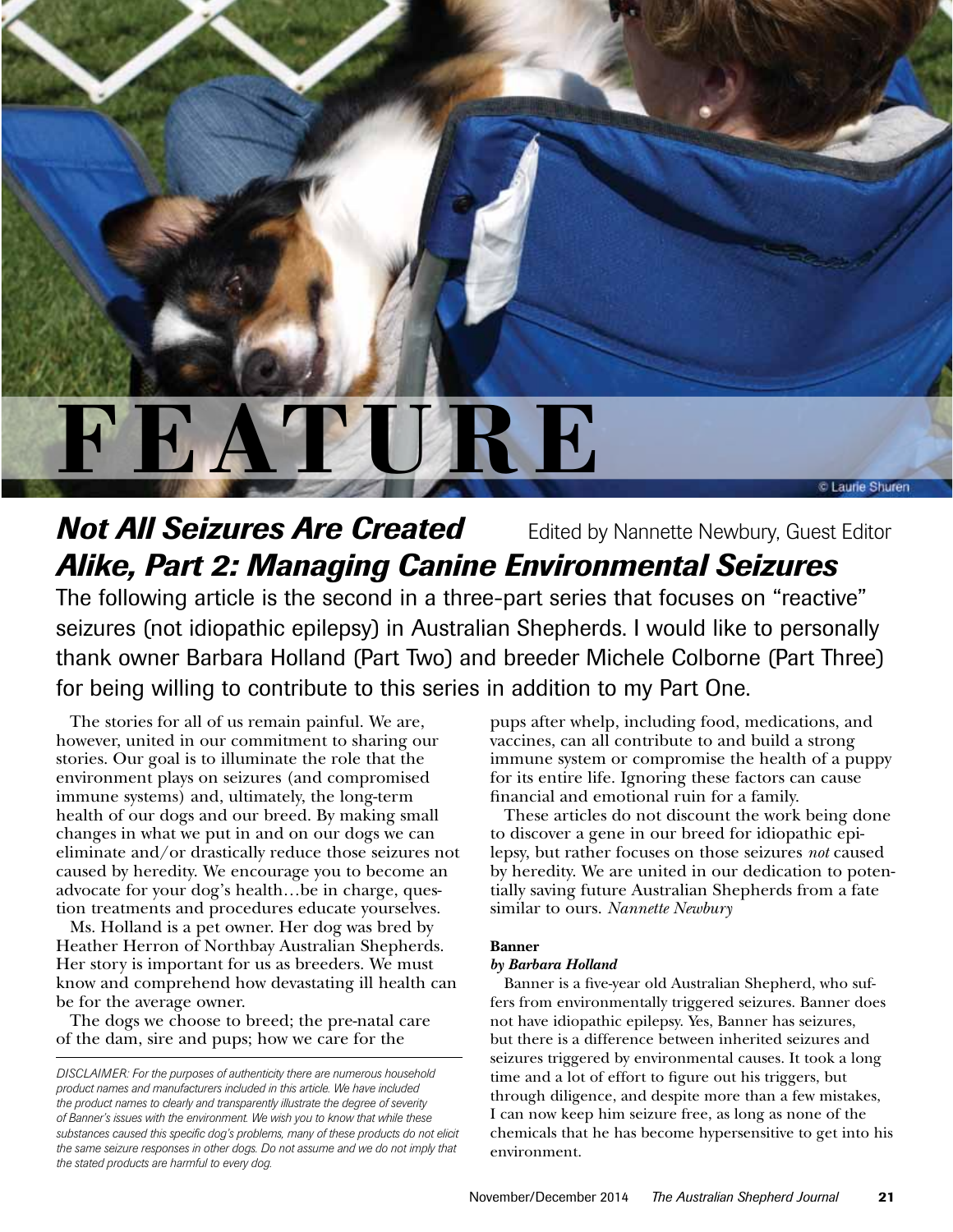# **How Our Saga Started**

Banner was three-years old when his first seizure occurred. The initial one came within a week of having his annual vaccination. Until this particular year, I had requested that my veterinarian leave out the Leptospirosis portion of the vaccine, but I was "strong-armed" into giving him the standard DHLPP. Our appointment was just before our Christmas vacation at the cottage up north. Little did we know what the future was for us and Banner.

His first seizure occurred, as most have, at 3:00 a.m. Something about the sleep state, and the imbalance of the sympathetic and parasympathetic nervous system just makes this the witching hour for us. I suspect it has something to do with blood sugar levels as well, although we have confirmed that he is neither hypo- nor hyperglycemic. It's just that this time is close to his breakfast time. As soon as we could hail the emergency vet, we got him up to the office nearest to our cottage. The doctor ran a com-

plete blood panel and found nothing remarkable. He stated that we were in a "wait-n-see mode." He quoted that 90% percent of seizure cases happen once, and never come back again. He discussed the pattern and when we would need to make the decision to put Banner on medication if it returned at a higher frequency.

As a long-time Aussie owner and member of ASCA, I was aware of the Aussie Genome Testing, and specifi-

cally the MDR1 gene test; identifying whether your canine carries the genetic mutation for a gene that causes multiple drug resistance. In layman's terms, it's an inability to pump medications back out of the brain due to a lack of a particular protein responsible for this action. The build-up can cause seizures. We submitted Banner's DNA swab to the lab in Washington, and after six weeks his results came back Normal/Normal. He does not have MDR1 concerns.

One month later, at our Metro-Detroit area suburban home, he had another seizure. Same time, same duration, same recovery period. Less than two minutes of grand mal seizing, with about 10-15 minutes of post-ictal behaviour. We took him to our regular vet and they again, ran blood panels that showed nothing remarkable. Our vet suggested that we look into complimentary services. There was nothing more that he knew to do.

# **Foray into Holistic Veterinary Service**

After Banner's second seizure, our regular vet admitted that unless something shows in a standard blood panel, they just have no way to test and know what causes the seizures. My vet was also unaware of the MDR1 gene testing. I was looking for a more thorough answer, and additional tests that could be done.

My regular vet, at Serenity Veterinary Hospital, in Sterling Heights Michigan, suggested that I contact a doctor that had previously worked at Serenity, who now runs a practice that solely treats pets on the basis of Nutritional Response Testing. Dr. Gregg Sheppard and his wife Melissa run Sheppard Alternative Animal Care in Shelby



Township, Michigan. They became interested in applying this technique when their daughter became seriously ill as a child, and regular medical doctors could not pinpoint the reason she was failing to thrive. As a last-ditch hope, they were sent to a Nutritional Response Testing specialist and discovered food sensitivities and environmental triggers that were suppressing her health. She is now a very happy, healthy young lady after eliminating the bad, and bolstering her nutrition with supplements that support the body to heal on its own. Soon, Dr. Sheppard became interested in learning this technique to apply to his veterinary practice, to help explain the mystery cases that standard veterinary medicine just could not resolve.

In our initial appointment, they identified that Banner's liver was the organ that was exhibiting the highest stress. Every seizure pet that they treat has shown the liver to be the organ that needs support and that heavy metals present from various environmental sources is the stressor.

> In all of their seizure patients, if the owner is diligent about removing the toxin source, and supports detoxification with whole-food supplements, the pet ceases to have seizures.

#### **Chemical Sensitivity**

Once the liver has experienced a toxic overload, it seems that there is a hypersensitivity to what were previously mild hepatotoxin/neurotoxin sources. Since we believe the zero point for the

start of his issues was a vaccine, we have carefully considered our options for any future vaccinations.

As far as a vaccination protocol, the holistic vet and the Petoskey vet who initially saw him after his first seizure, both agree that Banner should not receive any further vaccinations until we have his seizures under control (zero incidences) for at least a year. They offered to titer and if needed, stagger future shots. Since his rabies vaccine was coming up, they agreed to write a letter exempting this dog from the vaccine as it could be fatal for him. The state of Michigan honors such letters from veterinary professionals.

### **Holistic Approach**

Dr. Sheppard used Nutritional Response Testing to find the toxins that Banner was showing weakness to, find food sensitivities that were not supporting his health, and identify supplementation that would help the body repair itself.

#### **Food Change**

Dr. Sheppard had a list of limited-ingredient foods to choose from that were recommended for seizure dogs. Many of the major dog food brands contain questionable preservatives. Fish-based foods do not need the extra preservatives. We chose Natural Balance® Fish and Sweet Potato dog food and treats. On occasion, I will buy 100% pure salmon jerky or 100% sweet potato chews.

For folks looking to evaluate their current food choice, I highly recommend an internet search to check for reported toxic preservatives in their dog food brand. You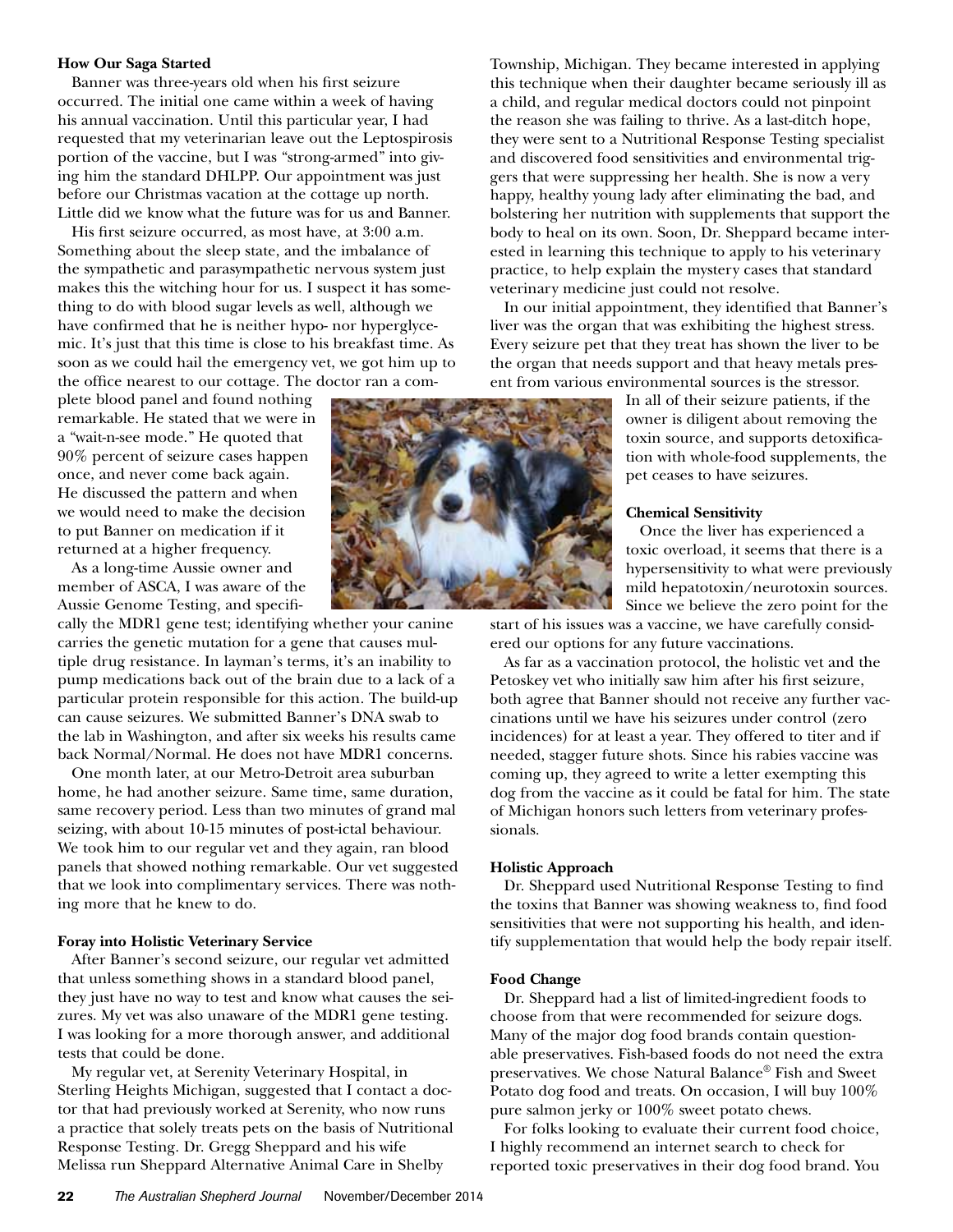are going to rely on the research of some very dedicated individuals who gather this information. The dog food companies do not have to call out their preservative ingredients, although many are starting to become more forthcoming. The potentially harmful chemical preservatives to avoid include ethoxyquin (which was in Banner's previous dog food), propylene glycol (essentially anti-freeze), BHA (butylated hydroxyanisole), BHT (butylated hydroxytoluene), TBHQ (Tertiary butylhydroquinone) and propyl gallate. Each of these toxins has different effects on the body. Ethoxyquin is known to contribute to seizures, and has been banned in cat food, but not yet banned in dog foods.

# **Supplements**

The supplements that Dr. Sheppard dispenses are produced by Standard Process. His protocol has shifted a bit as we determine what works best, but in general, his supplementation regime is as follows:

- • Organically Bound Minerals: These bind to the toxins to pull them out of his liver.
- • Canine Hepatic Support: Supports liver metabolism, hepatic circulation, bile production and flow and hepatic immune function.
- Antronex: This supplement contains a liver fat extract that supports the body's immune system detoxification mechanism.
- Parotid: Supports the saliva producing parotid gland to improve digestion and cleanse the upper digestive tract and provide tissue support.

# **Food Sensitivities**

Banner was tested and determined to express sensitivity to chicken, beef, dairy, and wheat.

# **A Moment of Weakness**

After a short while on the new holistic approach, we had another incident that occurred, and I took Banner to an emergency vet. That vet ran the same standard blood panel as well as checking thyroid function and tick titres. All lab results were non-remarkable.

They prescribed phenobarbital. For three days, I watched Banner's ataxia response to the pheno, crying my eyes out, and watching him get worse and worse. After talking to the holistic vet, he convinced me that the dog's issues were liver- and toxin-based and pheno only causes a worse toxic load. I cut him off the drug and dedicated myself to finding the real triggers rather than masking it with a drug that would only harm him worse in the long term.

# **What Nutritional Response Testing (NRT) Has Found Immediately Following Seizures**

It can be really easy to watch the NRT process and think that it is complete voo-doo, like a really good snake oil sales pitch or a religious "healing" session. With absolutely no leading from me as to what the dog came in contact with, NRT identified some pretty shocking substances in Banner's system that were stressing his body (I'm a flat-out believer—there is no way the doctor could predict these actual environmental toxins were the recent changes in his life until I told him):

#### **What Was Identified In Banner's System**

*Chromium:* This was discovered in one of the very first appointments with Dr. Sheppard. My husband had read online that if you put dryer sheets in your shoes, it helps eliminate stinky-feet odor. We now realize what a horrible idea this is, as dryer sheets contain numerous neurotoxins. Banner was stealing the dryer sheets out of Dave's shoes and sucking on them! One of the key toxic ingredients in dryer sheets is chromium.

*Antimony:* During the end of June, as the various cities in proximity to my house in Sterling Heights were holding their annual Fourth of July fireworks displays, and the neighbours were setting off their own nightly displays, Banner had multiple seizures. Upon NRT testing, he came up with antimony, which is a key ingredient in cheap Chinese fireworks. We immediately left for our two-week vacation to the cottage in Northern Michigan, and he no longer had any seizures. The difference in air quality is significant between the two locations. We now make every effort to get out of our suburban environment as the firework season comes upon us. We got through the 2013 July season unscathed.

*Titanium (Dioxide):* Titanium dioxide is an ingredient that makes specialty papers or pastes very white. It is common in things like spackle, toothpaste, paper products, etc. Just a few days prior to Banner's appointment, he stole (and later evidence showed he ingested) a Tim Horton's coffee cup with its "sparkling white" interior paper.

# **How I Know It Is Environmental**

Looking back, I can definitively say that each incident can be tied to chemicals in Banner's environment. If Banner's issues were truly epilepsy, the doctor said his seizures would be escalating—not decreasing—more frequent, and severe. The fact that we can sustain extremely long periods between incidences, and can locate and remove a trigger and achieve long-term success, tells us that this truly is environmental, and if it is environmental, it can be controlled.

# **How He Communicates**

Banner knows when a trigger is present. When we were running the dishwasher, he would stand in the family room, looking worriedly into the kitchen, and make a whining vocalization unlike anything I had ever heard from him before. He would look at the dishwasher and back away, trying to coax me away from it as well. He was like Lassie trying to communicate that Timmy had fallen in the well. Dishwasher detergent contains bleaches and harsh cleaning chemicals. Even the natural brands contain D-Limonene, a natural substance created from lemon peels, but it is a known neurotoxin. The extreme heat of the dishwasher created overwhelming fumes.

Banner would do the same worrying for the clothes washing machine, when I ran bleach in it.

In early 2012, I laid off my twice-a-month cleaning ladies for three months and we had no further seizures. They touted using "Green Clean" certified brands of cleaners. When I checked the MSDS sheets for the chemicals in their cleaners, the floor cleaner that was used right next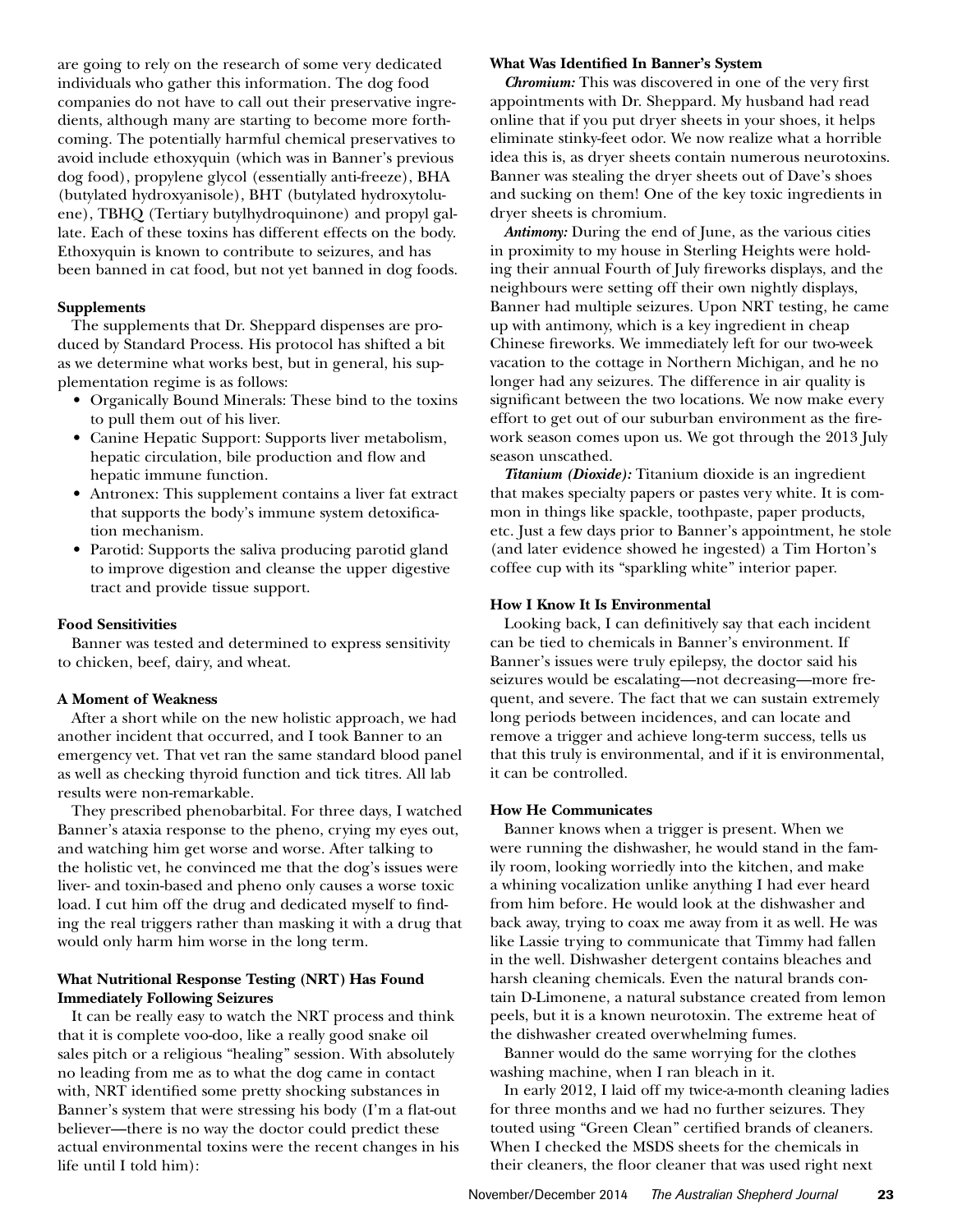to his crate contained over 36% propylene glycol (antifreeze). I found a cleaning brand I trusted (mentioned later) and let them return, as long as they never brought anything from the outside, into my house, not even washed rags. They agreed not to wear any perfumes.

Since we had so many issues with laundry fabric softeners, and detergents I went overboard and washed every single clothing and linen item in the house with vinegar, to remove any fragrance residue out of the offending products.

The absolute worst chemical offender was Febreze®, specifically Swiffers® infused with Febreze®. In one weekend, he had six seizures, due to an unopened box of Swiffers® that had Febreze® scent on them. My husband had bought the box, and had not noticed the fine print about the scent addition. The box was inside a cabinet in the kitchen. Banner was avoiding the kitchen, and looking toward the cabinet worriedly. As soon as I discovered the box, and removed it from the house, his seizures stopped.

I recalled I had a box of Swiffers® in my car, not realizing those were scented as well. I put Banner in the car to take him to vet and all of a sudden, he started shaking violently in what looked like a fear reaction. He jumped in the back seat and started pawing at the Swiffer® box. I pulled over and threw them out and he calmed down.

Three office co-workers have had older dogs that developed seizures and after I talked about my experiences with Banner, they realized that their spouse had recently doused the dog's environment with Febreze®. A very popular Pinterest pin states that Febreze® contains 80 known toxins, including very strong hepatotoxins.

# **Seizure Activity**

The only other time Banner had a similar reaction to the Febreze® was earlier, when I brought home grocery bags that contained a canister of one of those new-fangled laundry crystals. It wasn't even opened and he started drooling and shaking: seizure soon to follow. We now keep such unstoppable chemical assaults out of his environment.

Our theory now is, if we won't put it in our mouth, it doesn't come in the house. We threw out all toxic cleaners, everything with a scent, including talcum powder. No cologne, no Clorox® wipes, no perfume ads in magazines, no candles, no scented doggie poop bags, no scented garbage bags, no scented maxipads, no grooming products for the dog, no dishwasher tablets, no bleach, no dryer sheets, no fabric softener, no baby wipes or any other substance with propylene glycol. We got rid of all the chemicals in the garage and basement.

An extremely helpful canine seizure support website (link referenced at end) also suggested not to use any non-stick coated items in the house, such as cooking pans and even many new hair curling irons. Banner gave warning whines when I used a curling iron like this, but I never knew if it was the non-stick coating or the almost inaudible beep that the device made when it flashed the red light to tell me it was ready. He could obviously hear it much better than I could. Teflon® usage in households that have birds has been proven to kill them, so I'm okay with this suggestion to eliminate it from my house.

Needless to say, we don't ever fertilize the lawn or use weed killer.

Since heavy metals seem to be the problem I became concerned when I noticed that Banner would lick the metal floor vents when the air conditioner came on. He had licked the vents to the point of rusting. The metal welding used in the construction of the vents could also be a source of antimony, so I replaced all the vents with plastic covers.

# **Alternates for What I Have Given Up**

I use Better Life® non-toxic cleaning products, or concoctions that I make up from natural ingredients, such as vinegar, Castile oil soap, rubbing alcohol, hydrogen peroxide or baking soda. Many "green" products actually are not. I use the Environmental Working Group list from the internet to check the relative toxic safety of a product or I look up the Material Data Safety Sheet (MSDS) for the specific product I am interested in researching. I have been able to use essential oils with no issue, but have to be careful because certain oils can trigger seizures (eucalyptus, rosemary... to name a few). Sadly, you'll see these harmful essential oils in dog shampoo products. I have painted walls with Zero-VOC paint, with no issue, and had the deck stained with Zero-VOC stain/sealer. Since seizures come with loss of bladder control as the bonus gift, in order to wash the dog, and wash the spots on the floor, I use Peter Rabbit® Non-toxic Baby Shampoo or I've even safely been able to wash him with  $Dawn^{\circledast}$  soap, although that is not my first choice. For non-toxic Japanese beetle control I put out a pheromone trap, and I put down beneficial nematodes and milky spore.

I suppose my number one suggestion is do what you can to detoxify your life. The dog feels better. I feel better. My husband feels better. Even though it is not always convenient, and it took a lot of training to get my husband to only pick out unscented grooming products, it has been worth it to keep the boy seizure free.

# **Helpful Tips**

The website <*www.canine-epilepsy-guardian-angels.com/*> has a ton of suggestions on how to manage your pet's seizures. A couple of very helpful suggestions that really work, are the use of honey to ward off an impending seizure, and placing ice on the dogs saddle area.

I also use the canine Shen Men pressure point on the dog's ear to stop the grand mal paddling immediately. This helps reduce the recovery time, when they don't paddle so hard through the seizure. <*animalwellbeing.com/earpoints. htm*>

I have seen YouTube videos that also show owners who have had success in stopping a seizure by carefully bear hugging their dog's chest and giving them a command when they go into grand mal. The pressure relaxes the dogs out-of-balance sympathetic/parasympathetic system, and brings them back around (similar theory as the Thunder Shirt).